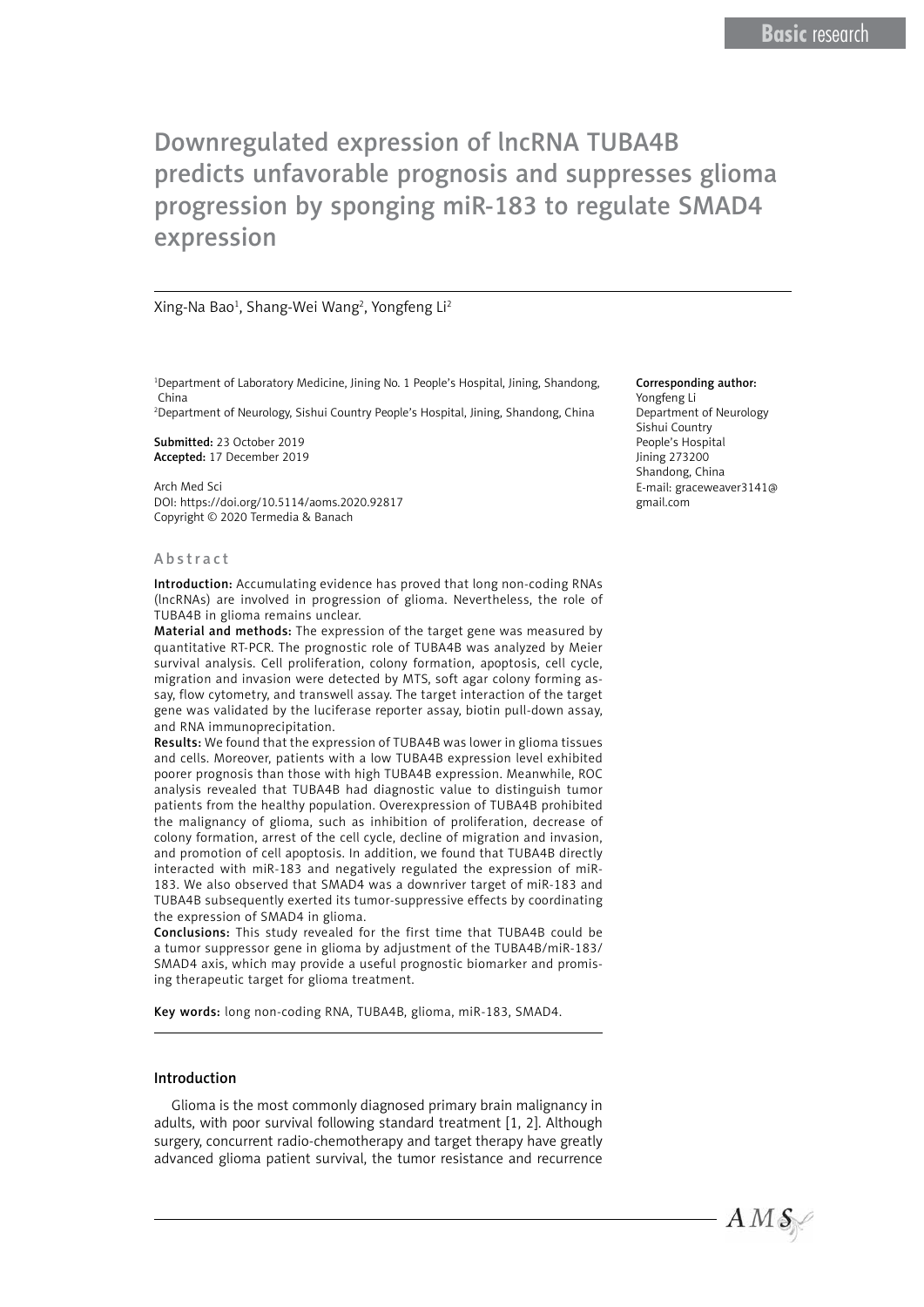make glioma become an incurable disease [3]. Thus, it is highly necessary to understand underlying glioma pathogenesis for exploring novel effective therapeutic targets and finding precision diagnostic and prognostic biomarkers.

Noncoding RNAs (ncRNAs) have been broadly explored due to their attributes of an unusual expression model and specific regulation mechanism in different diseases [4, 5]. NcRNAs are closely connected to diverse prospects of neoplasm cell performances [6]. LncRNAs more than 200 nt long are able to tune target gene transcription and translation via binding microRNAs [7, 8]. Hence, sponging microRNAs are dysregulated and then shape cancer advancement.

So far, many lncRNAs have been investigated for their biological and clinical behavior in the pathophysiology of glioma through sponging miRNA [9, 10]. Li *et al.* reported that lncRNA linc00645 acted as an oncogene to promote glioma migration and invasion through modulating the miR-205-3p-ZEB1 axis [11]. Dong *et al.* revealed that lncRNA EGFR-AS1 decreased miR-133b and upregulated RACK1 to promote glioma cell metastasis and growth [12]. Recently, the lncRNA TUBA4B has been widely studied in several malignant tumors including gastric cancer, NSCLC, ovarian cancer, and breast cancer [13–16]. However, the function of lncRNA TUBA4B in glioma still remains largely unclear.

In this paper, we report for the first time that lncRNA TUBA4B was markedly decreased in glioma tissues and cells. We found that the patients with low expression of TUBA4B had shorter progression-free survival (PFS) and overall survival (OS) than those with high expression of TUBA4B. Functional analysis indicated that TUBA4B functioned as a miR-183 sponge and could exert its tumor-suppressive impacts via the regulation of SMAD4. Collectively, our study is the first to demonstrate that TUBA4B could act as a tumor suppressor by the TUBA4B/miR-183/SMAD4 axis to regulate glioma development and progression.

# Material and methods

# Tissue collection

One hundred and sixteen paired clinical cancer tissues and adjoining non-tumor tissues (paired samples were from the same patients) were collected from glioma patients between January 2013 and January 2015 at Sishui Country People's Hospital, Jining. The histological type of all patients included glioblastoma ( $n = 96$ ) and astrocytoma (*n* = 26). All samples were instantly cryopreserved in liquid nitrogen for subsequent research. No systematic therapy, chemotherapy or radiotherapy was performed for any of the patients before

surgical resection. Plasma samples from glioma patients ( $n = 102$ ) and healthy controls ( $n = 102$ ) were collected to evaluate the diagnostic value of TUBA4B. Informed consent was obtained from the patients or their family and this investigation was authorized by the Ethics Committee of Sishui Country People's Hospital, Jining.

# Cell cultivation and transfection

Six glioma cancer cell lines (U87, U251, LN229, U118, A172, T98), normal human astrocytes (NHAs) and HEK293 cells were obtained from the Cell Bank of Shanghai Institute for Biological Sciences (SIBS), Chinese Academy of Sciences (CAS) (Shanghai, China) and cultivated in RPMI 1640 (Gibco) medium or DMEM (Gibco) supplemented with 10% FBS (Gibco) and 1% penicillin/streptomycin (Life Technologies). HEK293 cells were cultured with MEM (Invitrogen) supplemented with glutamine, 10% heat inactivated horse serum, 1 mM Na pyruvate, and 0.1 mM non-essential amino acids. All cells were cultured in a humidified incubator at 37°C with 5% CO<sub>2</sub>.

miR-183 mimics (miR-183, GI:28395069; accession number: AY194153.1), miR-183 inhibitor (anti-miR-183) and the negative control (NC) were purchased from Genepharma (Shanghai, China). The full-length sequences of TUBA4B (GI:1241766242; accession number: NM\_001355221.1) were ligated into pcDNA3.1 (oe-TUBA4B) as an overexpression plasmid (Genepharma, China). The cloning sites of TUBA4B on vector pcDNA3.1 are *Bam*H I and *Xho* I. Cell transfection was performed with Lipofectamine 2000 Reagent (Invitrogen) based on the manufacturer's guide.

# RNA extraction and qRT-PCR

TRIzol reagent (Invitrogen) was used to extract the total RNAs from tissues and cells. cDNA was synthesized with the PrimeScript RT Reagent Kit (Takara). RNA quantification was conducted with a Nanodrop Spectrophotometer (Thermo Fisher Scientific). The relative expression of target gene and miRNA was detected by quantitative RT-PCR through SYBR Green PCR Master Mix (Takara) on the 7500 Fast Real-Time PCR System (Thermo Fisher Scientific) according to the manufacturer's instructions. Reaction conditions of qPRC were at 95°C for 10 min, followed by 40 cycles at 95°C for 10 s, 60°C for 30 s. The relative quantities of lncRNA/mRNA and miRNA were normalized to GAPDH and U6, respectively, and subsequently calculated by the 2–ΔΔ*Ct* method. The following primers were used in this study: TUBA4B, forward: 5'-CCCACAGGCTTTAAGGTTGA-3', reverse 3'-AGGCCATAGTGATGGCTGTC-5'; miR-183: 5'-TAT-GGCACTGGTAGAATTCACT-3'; GAPDH, forward: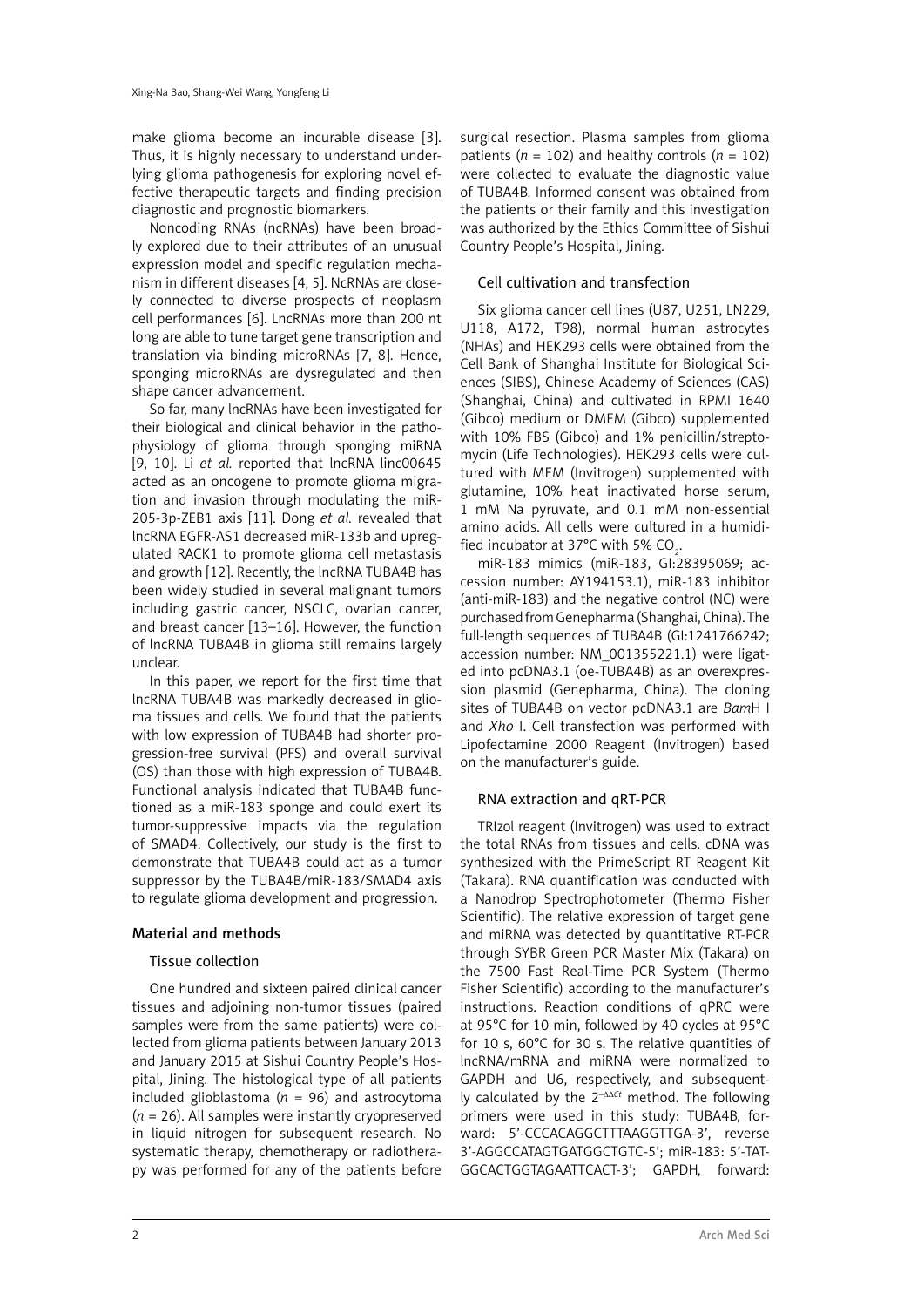5'-TATGATGATATCAAGAGGGTAGT-3', reverse, 5'-TG-TATCCAAACTCATTGTCATAC-3'; U6, forward: 5'-CTC-GCTTCGGCAGCACA-3', reverse, 5'-AACGCTTCACGA-ATTTGCGT-3'.

# Cell MTS assay

Cell proliferation was detected by MTS assay. Briefly, after 24 h transfection, the cells were plated in a 96-well plate at a density of 2000–3000 cells/well. After culturing for the indicated time, 20 μl of MTS was added into each well, and incubated for another 2 h at 37°C. An EnVision multimode plate reader (PerkinElmer) was used to evaluate absorbance at 490 nm.

# Soft-agar colony forming assay

The anchorage-independent growth ability of cells was detected by CytoSelect 96-Well Cell Transformation Assay (Standard Soft Agar kit, Cell Biolabs) according to the manufacturer's protocol. Briefly,  $3 \times 10^3$  cells transfected with indicated vectors were plated to a 96-well plate coated with agar matrix and then incubated for another 14 days and the fresh medium was replaced every 3 days, and subsequently, the colonies were lysed and dyed with the Cyquant GR Dye, and analyzed using an EnVision multimode plate reader (Perkin-Elmer).

# Detection of cell apoptosis and cell cycle analysis

The ApoAlert DNA Fragmentation Assay Kit was applied to detect apoptotic activity (Clontech) according to the manufacturer's guide. Briefly, the cells were collected, incubated with Nucleotide Mix, stained with propidium iodide (PI) in 0.5 ml of PI/RNase/PBS  $(2.5 \text{ µg/ml})$ , and detected with flow cytometry (FACSCalibur). For the cell cycle test, cells were digested, washed with PBS, fixed with cold ethanol, incubated with PI (100ng/ml), and explored by flow cytometry (FACSCalibur).

# Migration and invasion assay

A 24-well transwell chamber (8-um pore size, Costar) with or without Matrigel was applied to assess the migration or invasion based on the manufacturer's guide. The detailed process was consistent with a previous study [17]. The migrated or invaded cells were fixed with 100% methanol, stained with 0.1% crystal violet, photographed with a microscope (Olympus) and counted with three fields selected at random.

# Dual-luciferase reporter assay

MicroRNA.org, miRcode, TargetScan and Starbase V3.0 was used to predict the binding site of target. To verify this prediction, luciferase reporter assay was used. The presumptive miR-183 target binding segment in TUBA4B and the corresponding variant of the binding sequence were cloned and inserted into the pmirGLO Vector (Promega) to produce the TUBA4B-wild-type (WT-TUBA4B) vector and TUBA4B-mutated-type (Mut-TUBA4B). Likewise, the SMAD4-wild-type (WT-SMAD4) and SMAD4-mutated-type (Mut-SMAD4) reporter vectors were produced. Subsequently, mutated or wild type vector and miR-183 or anti-miR-183 were co-transfected into HEK293 cells in 96-well plates with Lipofectamine 2000 (Invitrogen) and then incubated for 24 h. Dual-Luciferase Reporter Assay (Promega) was applied to detect the relative luciferase activity luminescence based on the manufacturer's guide.

# RNA pull down assay

The RNA pull-down assay was used to analyze the binding situation between TUBA4B and miR-183, and SMAD4 and miR-183. Briefly, the commercially synthesized biotinylated TUBA4B or SMAD4 probe (Bio-TUBA4B-probe, Bio-SMAD4 probe) or the negative control probes (Bio-NCprobe) were purchased from GenePharma. The cell lysates were incubated with Dynabeads M-280 Streptavidin (Invitrogen) and different biotin-labeled probes according to the guide. Finally, the binding miRNA was eluted and analyzed through qRT-PCR with SYBR Green PCR Master Mix (Takara) on the 7500 Fast Real-Time PCR System (Thermo Fisher Scientific).

# RNA immunoprecipitation (RIP)

Glioma cells were lysed, and then nurtured with RIP buffer supplemented with magnetic beads binding with human anti-Argonaute2 (Ago2) antibody (CST), and negative control normal mouse IgG (CST). Subsequently, the obtained immunoprecipitated RNA was extracted. A NanoDrop (Thermo Scientific) was used to measure the RNA concentration and a bio-analyzer (Thermo Scientific) was applied to evaluate the RNA quality. Finally, qRT-PCR analysis was applied to detect RNA to validate the presence of the binding targets through SYBR Green PCR Master Mix (Takara) on the 7500 Fast Real-Time PCR System (Thermo Fisher Scientific).

# Western blot analysis

The detailed procedures were as previously described [18]. Briefly, the total protein was separated from cells with RIPA lysis buffer. Lysed protein was quantified with a Pierce BCA Protein Assay Kit (Thermo Scientific), then sequestered by 10% SDS-PAGE, transferred to PVDF membranes,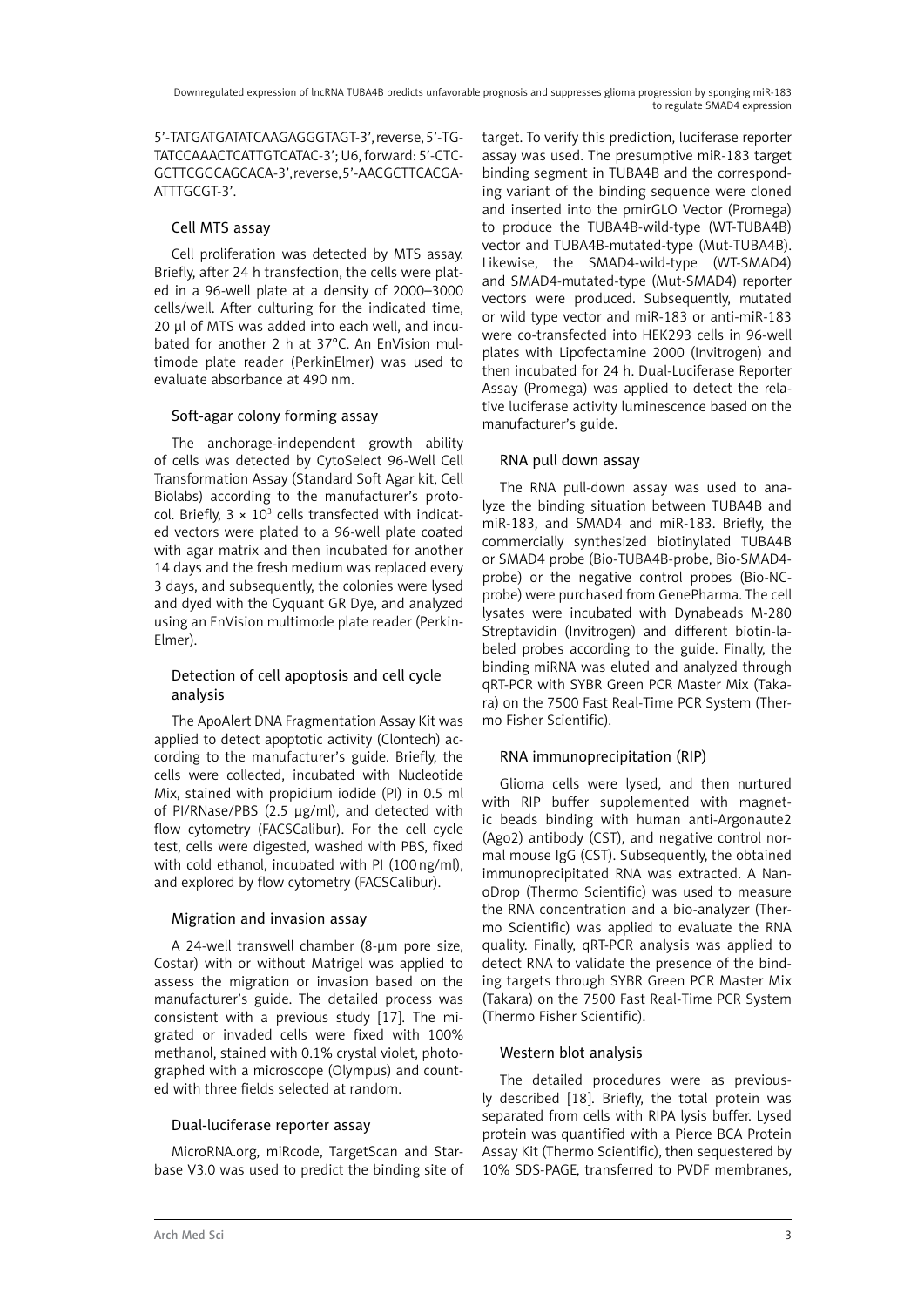blocked with 5% BSA and probed with the following primary antibodies: GAPDH antibody (1 : 2000 dilution, Rabbit mAb #5174); SMAD4 antibody (1 : 1000 dilution, Rabbit mAb #38454). Then, the membrane was incubated with a horseradish peroxidase-conjugated secondary antibody at room temperature for 2 h. A chemiluminescence detection system (Thermo Scientific) was used to measure the protein bands.

### Statistical analysis

All statistical analyses were performed with SPSS Version 22.0 (SPSS, Chicago, USA) and GraphPad Prism 7 (La Jolla, CA, USA). The obtained data were expressed as the mean± standard deviation (SD) and all assays were repeated three times. The difference between two-group comparisons was tested by two-sided Student's *t*-test. The one-way analysis of variance (ANOVA) test was applied to multiple group comparisons. The Kaplan-Meier method and log-rank test were used to evaluate the PFS and OS. Pearson's correlation analysis was used for analysis of correlations. The receiver operating characteristic (ROC) curve was performed to evaluate the potential diagnostic value. Differences with  $p < 0.05$  or  $< 0.01$  were regarded as statistically significant.

### Results

#### LncRNA TUBA4B expression was downregulated in glioma and associated with poor prognosis of glioma patients

By using microarray analysis (TCGA), we observed that TUBA4B was significantly downregulated in low-grade glioma (LGG) or glioblastoma multiforme (GBM) tissue compared to that in normal tissue (Figure 1 A). Next, the levels of TUBA4B were analyzed in 116 paired glioma tissues and corresponding adjacent non-cancer tissues by qRT-PCR assay. Consistently, as shown in Figure 1 B, TUBA4B was significantly lower in glioma samples than that in adjacent normal brain tissues. Further, the lower level of TUBA4B was closely related to the advanced stages of glioma (Figure 1 C). In addition, the survival curve was plotted and indicated that the PFS and OS of patients with a low level of TUBA4B were shorter than those of patients with a high level of TUBA4B (Figures 1 D, E). We further found that serum levels of TUBA4B were notably lower in glioma compared to healthy controls (Figure 1 F) and then we established the receiver operating characteristic curve suggesting that plasma lncRNA TUBA4B could be a potential diagnostic biomarker (Figure 1 G). Finally, we identified that TUBA4B was dramatically reduced in glioma cells compared with normal human astrocytes (NHA) (Figure 1 H).

# Overexpression of lncRNA TUBA4B impaired cell growth, migration and invasion in glioma cells *in vitro*

As shown in Figure 1 H, we selected U87 and U251 cell lines with the lowest expression of TUBA4B among all glioma cell lines to perform the following gain-of-function assays. The overexpression efficiencies of TUBA4B were tested by qRT-PCR (Figure 2 A). MTS assays clarified that overexpression of TUBA4B markedly blocked glioma proliferation (Figures 2 B, C). Furthermore, overexpression of TUBA4B significantly weakened the colony formation of glioma cells by 3D colony formation assay (Figure 2 D). Additionally, DNA Ladder assay showed that overexpression of TUBA4B could obviously promote cell apoptosis by increasing the DNA fragments in glioma cells (Figure 2 E). Also, cell cycle analysis implied that overexpression of TUBA4B strongly arrested cell cycle at G0/G1 stage in glioma cells (Figure 2 F). Finally, transwell experiments indicated that overexpression of TUBA4B potently inhibited glioma cell migration and invasion (Figures 2 G–J).

### MiR-183 and lncRNA TUBA4B were negatively correlated

MicroRNA.org and the miRcode database revealed that miR-183 had complementary binding sites with TUBA4B as displayed in Figure 3 A. Next, the dual-luciferase reporter assay showed that the relative luciferase activity of the WT-TUBA4B was outstandingly lower when miR-183 was overexpressed and higher when miR-183 was down-expressed, yet not identified in that of Mut-TUBA4B (Figure 3 B). Then, the biotin-labeled pull-down system showed that enrichment of miR-183 was exceptionally enlarged by pull-down of biotinylated TUBA4B (Figure 3 C). On the other hand, we performed anti-Ago2 RIP assay to further confirm the straight binding between miR-183 and TUBA4B at endogenous levels in U87 and U251 cells transiently overexpressing miR-183. Compared with the control group, the endogenous TUBA4B was specifically enriched in the cells of the miR-183 transfected group (Figure 3 D), further demonstrating that TUBA4B directly targeted miR-183. Moreover, the down-regulation of miR-183 strikingly promoted the levels of TUBA4B in glioma cells (Figure 3 E), while overexpressed TUBA4B markedly diminished the miR-183 expression (Figure 3 F). Meanwhile, we assessed the levels of miR-183 in glioma cells and tissues, and the results showed that miR-183 was significantly upregulated (Figures 3 G, H), suggesting that there was an inverse correlation between TUBA4B and miR-183. Finally, Pearson's correlation analysis further revealed that TUBA4B possessed an in-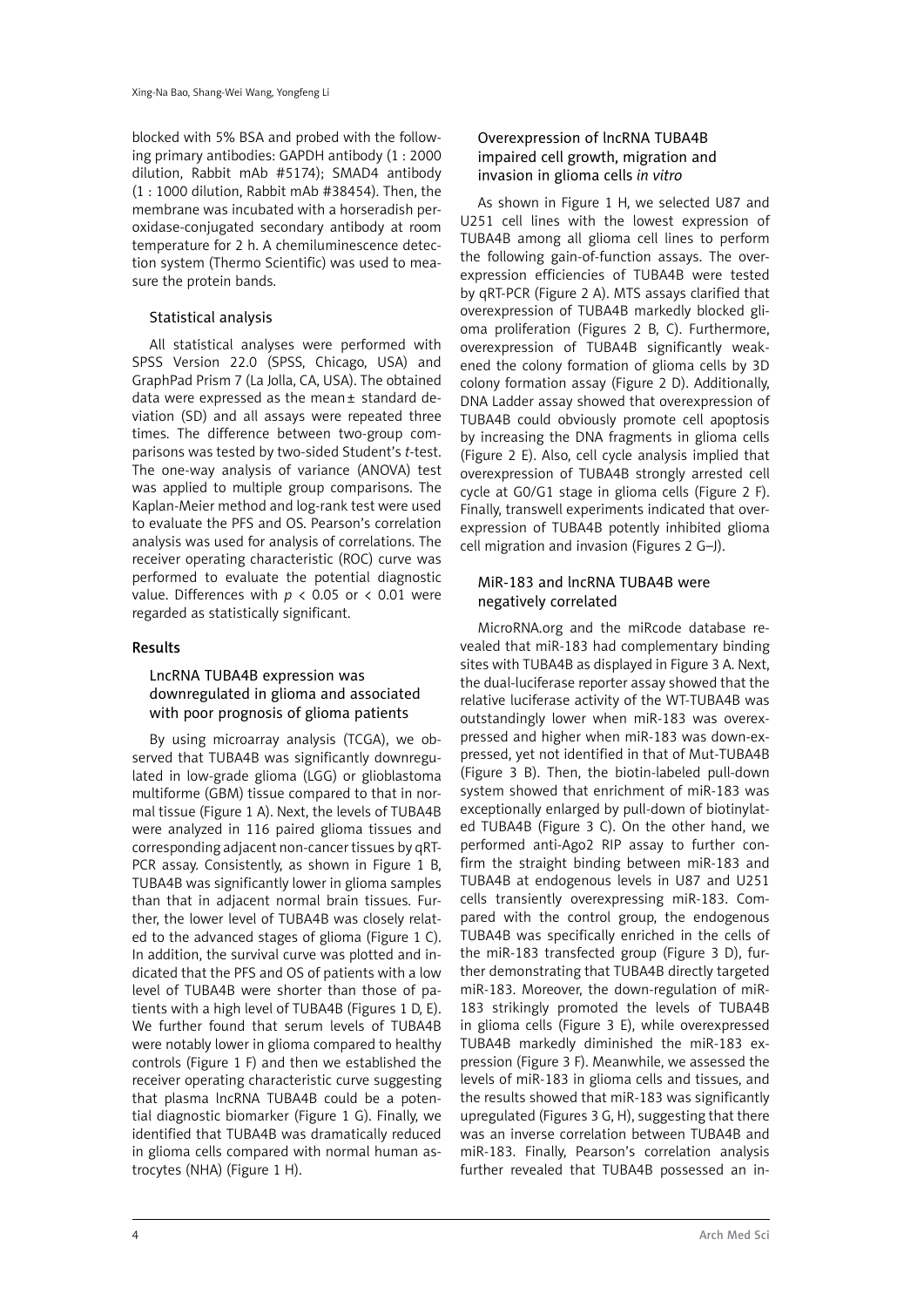

Figure 1. TUBA4B was down-regulated in glioma and associated with poor survival. A - LncRNA TUBA4B expression in LGG, GBM and normal tissues from TCGA dataset. Normal (*n* = 5), normal brain tissues; LGG (*n* = 511), lowgrade glioma; GBM (*n* = 156), glioblastoma multiforme. B – The expression of lncRNA TUBA4B in glioma tissues and normal brain tissues was detected by qRT-PCR. \*\*\**P* < 0.001. C – TUBA4B expression levels in different glioma stages were analyzed by qRT-PCR. D – Patients with low TUBA4B expression showed decreased PFS compared to patients with high TUBA4B expression (log-rank test, *p* = 0.0034). E – Patients with low TUBA4B expression showed reduced OS compared to patients with high TUBA4B expression (log-rank test,  $p = 0.0030$ ). **F** – Serum levels of lncRNA TUBA4B in patients with glioma and healthy controls. Compared with healthy controls, serum levels of lncRNA TUBA4B were significantly decreased in glioma patients. \*\*\**P* < 0.001. G – A receiver operating characteristic curve (ROC) analysis indicated that altered expression of plasma lncRNA TUBA4B separated patients with glioma from healthy controls. H – The expression of TUBA4B in glioma cells (U87, U251, LN229, U118, A172, T98) and normal human astrocytes (NHA) cells was detected by qRT-PCR

*All experiments were performed independently in triplicate. Error bars represent ± SD. Statistical significance level, \*\*P < 0.01; \*\*\*p < 0.001.*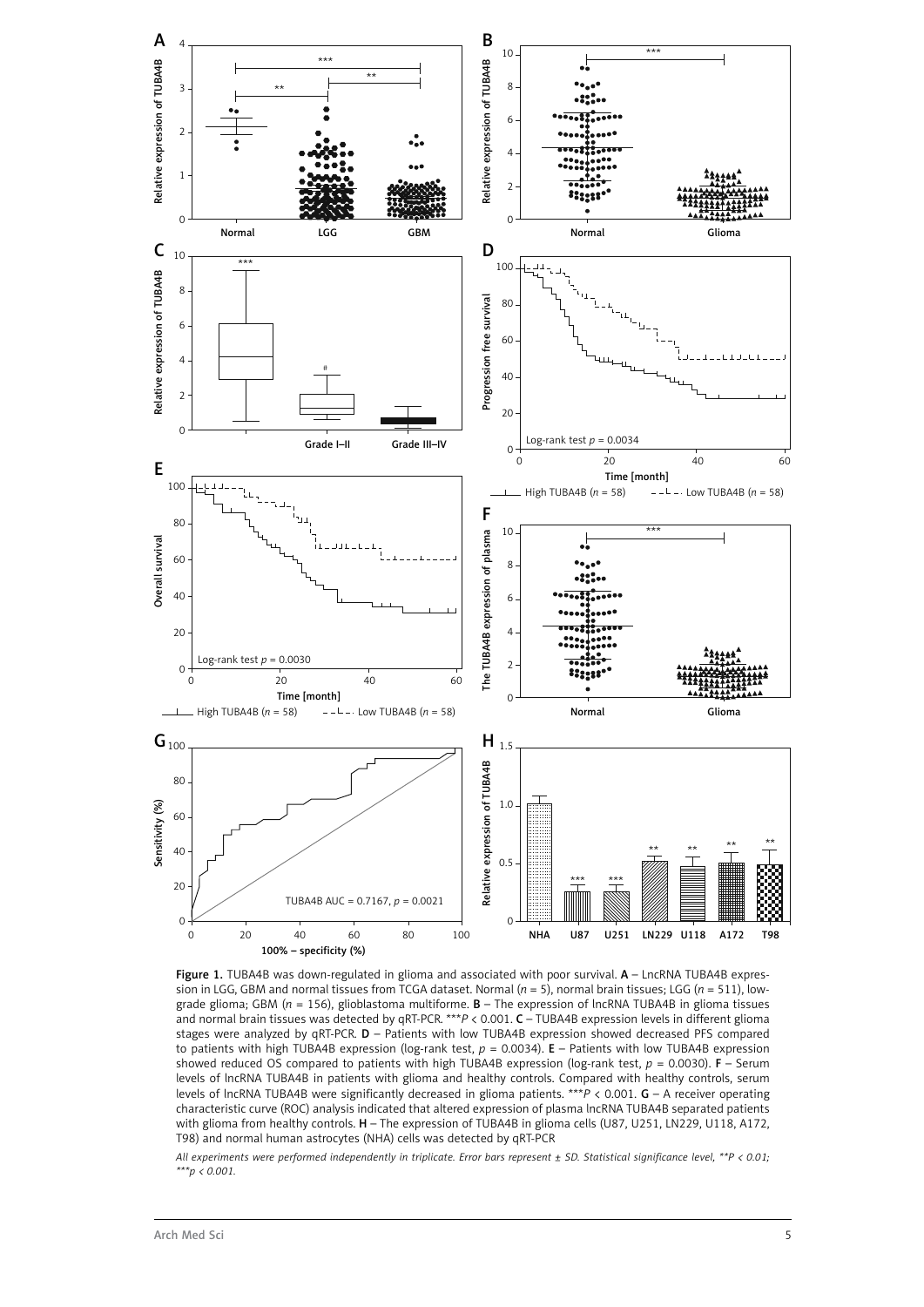Xing-Na Bao, Shang-Wei Wang, Yongfeng Li





*All experiments were performed independently in triplicate. Error bars represent ± SD. Statistical significance level,\*p < 0.05, \*\*p < 0.01.*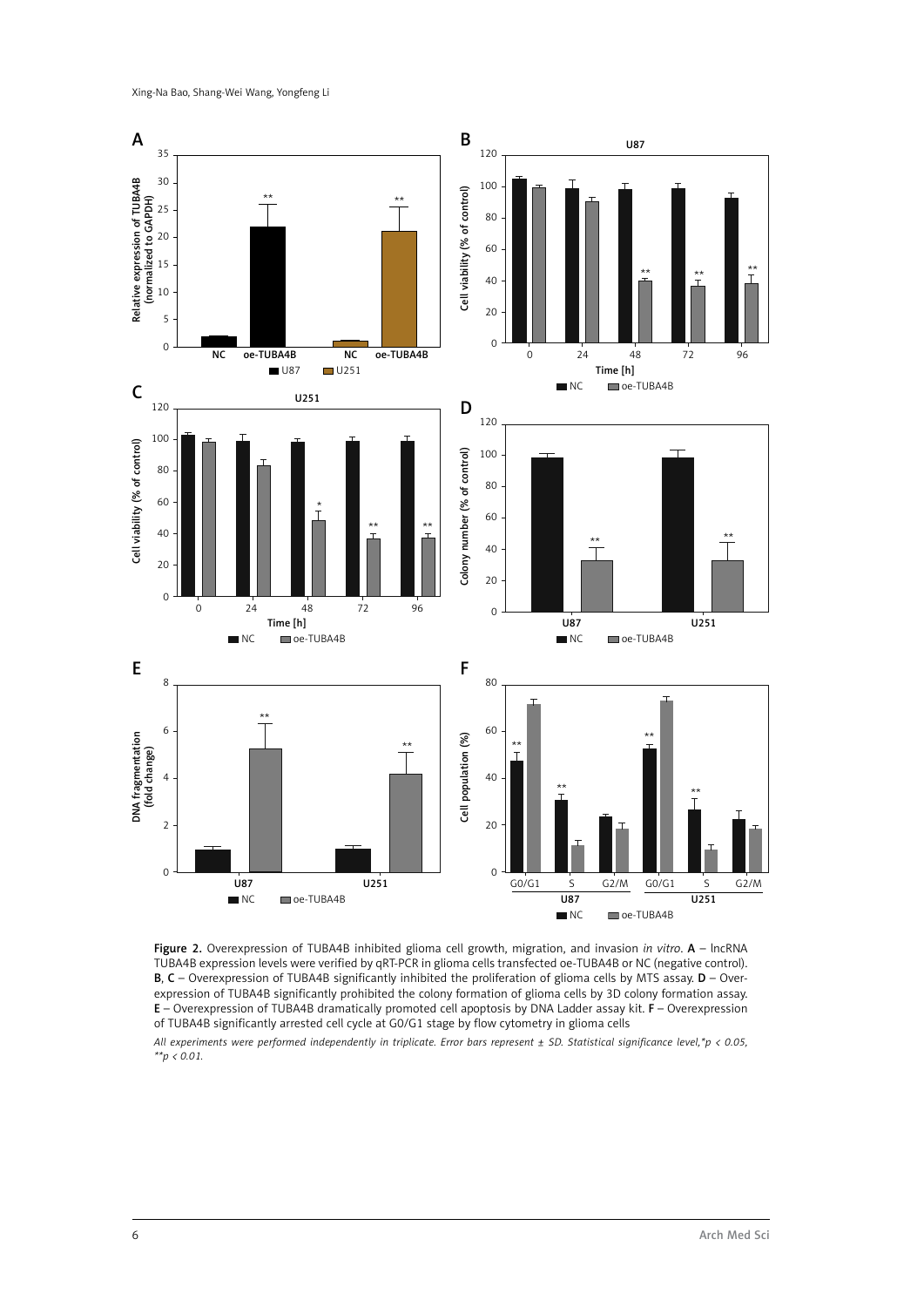

Figure 2. Cont. G-J – Overexpression of TUBA4B markedly decreased migration and invasion of glioma cells by transwell assay

*All experiments were performed independently in triplicate. Error bars represent ± SD. Statistical significance level,\*p < 0.05, \*\*p < 0.01.*

verse association with miR-183 in glioma samples (Figure 3 I).

#### SMAD4 was modulated by miR-183 in glioma cells

Two bioinformatics analysis tools, i.e. Starbase V3.0 and TargetScan, predicted that miR-183 possessed the matched binding site with SMAD4 (Figure 4 A). As presented in Figure 4 B, the relative luciferase activity in Wt-SMAD4 and miR-183 mimics (miR-183) cotransfected HEK293 cells was dramatically decreased whereas the luciferase activity was significantly augmented in Wt-SMAD4 and miR-183 inhibitor (anti-miR-183) cotransfected HEK293 cells, but we did not observe that miR-183 or anti-miR-183 had an effect on the Mut-SMAD4. Furthermore, biotinylated pull-down assay indicated that SMAD4 was dramatically pulled down by biotin-labeled miR-183 (Figure 4 C), suggesting that the identification of miR-183 to SMAD4 is in a sequence-specific mode. We similarly found that the upregulation of miR-183 could inhibit the lev-

els of SMAD4 (Figures 4 G, H). The Pearson's correlation analysis further revealed that there was an inverse relationship between SMAD4 and miR-183 in glioma tissues (Figure 4 D). Interestingly, we observed that TUBA4B was positively associated with SMAD4 by Pearson's correlation analysis (Figure 4 E), suggesting that TUBA4B might competitively attenuate the binding of miR-183 to SMAD4. Luciferase reporter assays demonstrated that the overexpression of TUBA4B could counteract the suppressive effect of miR-183 on SMAD4 3'-UTR activity (Figure 4 F). Subsequently, we found that overexpression of TUBA4B significantly increased mRNA and protein levels of SMAD4 and miR-183 inhibited the promoting effect of TUBA4B on the expression of SMAD4 (Figures 4 G, H).

#### Restoration of SMAD4 impaired suppressive roles of TUBA4B overexpression

To demonstrate the vital roles of SMAD4 in TUBA4B-mediated growth and aggressiveness of glioma cells, we silenced SMAD4 in TUBA4B-over-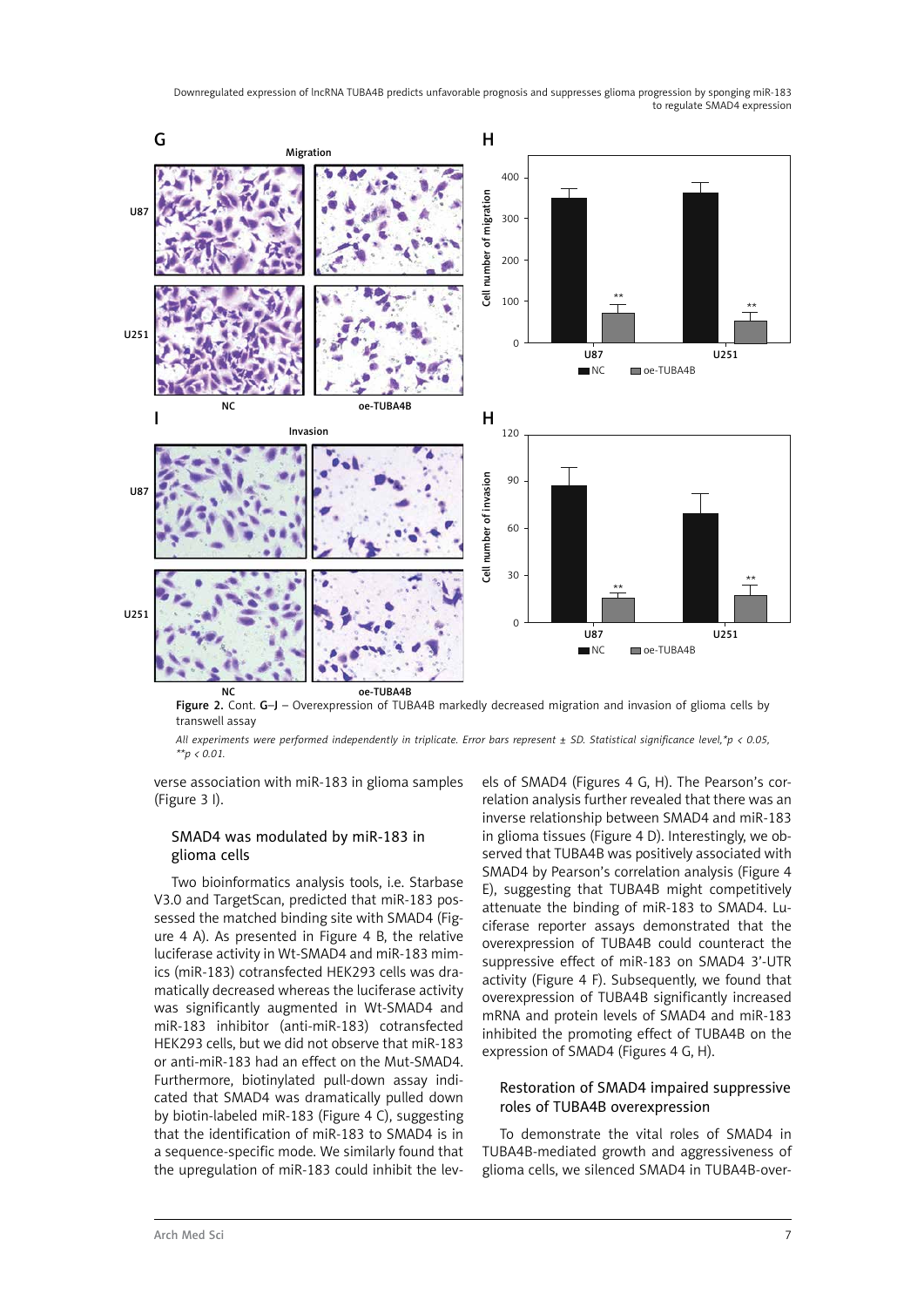#### A B 5' guaaagugcaacCACGGUAg 3' mut-TUBA4B 2.5 3' ucacuuaagaugguCACGGUAu 5' hsa-miR-183 Relative luciferase activity Relative luciferase activity 2.0 5' guaaagugcaacGUGCCAUg 3' WT-TUBA4B \*\* 1.5 1.0 0.5 ## 0 WT-TUBA4B Mut-TUBA4E ■ Anti-NC ■ Anti-miR-183 ■ miR-NC ■ miR-183 C D 10 5 Fold enrichment of miR-183 Fold enrichment of miR-183 Relative TUBA4B expression Relative TUBA4B expression 8 4  $\overline{\mathsf{T}}$ \*\* \*\* \*\* 6 3 4 2 2 1  $\Omega$  $\overline{0}$ U87 U251 Ago2 IgG Ago2 IgG Bio-NC Bio-TUBA4B  $\frac{1}{1087}$   $\frac{3}{10251}$  $min<sub>P</sub>N<sub>C</sub>$  miR-183 F E 10 8 Relative expression of TUBA4B Relative expression of miR-183 Relative expression of TUBA4B Relative expression of miR-183 8 \*\* \*\* 6 6 4 4 \*\*  $\overline{2}$ \*\* 2 0 0 U87 U251 U87 U251  $\blacksquare$  NC  $\blacksquare$  oe-TUBA4B Anti-NC **Anti-miR-183** G Figure 3. TUBA4B directly bound to miR-183. A miR-183 binding sites in TUBA4B were predicted Relative expression of miR-183 through bioinformatics analysis.  $B$  – Relative lucif-Relative expression of miR-183 \*\* \*\* 6 erase activity was detected to examine the binding of TUBA4B and miR-183 by dual-luciferase re-\*\* porter assay. C – Biotinylated pull-down assay was \*\* \*\* 4 used to detect the interaction between TUBA4B \*\* and miR-183.  $D$  – The RNA immunoprecipitation assay was used to verify the interaction between TUBA4B and miR-183. E – MiR-183 inhibitor could 2

decrease relative expression of TUBA4B by qRT-PCR in glioma cells. F – Overexpressed TUBA4B could reduce the relative expression of miR-183 by qRT-PCR in glioma cells. G – Relative expression of miR-183 in glioma cell lines by qRT-PCR

*All experiments were performed independently in triplicate. Error bars represent ± SD. Statistical significance level, \*p < 0.05, \*\*p < 0.01.*

0

NHA U87 U251 LN229 U118 A172 T98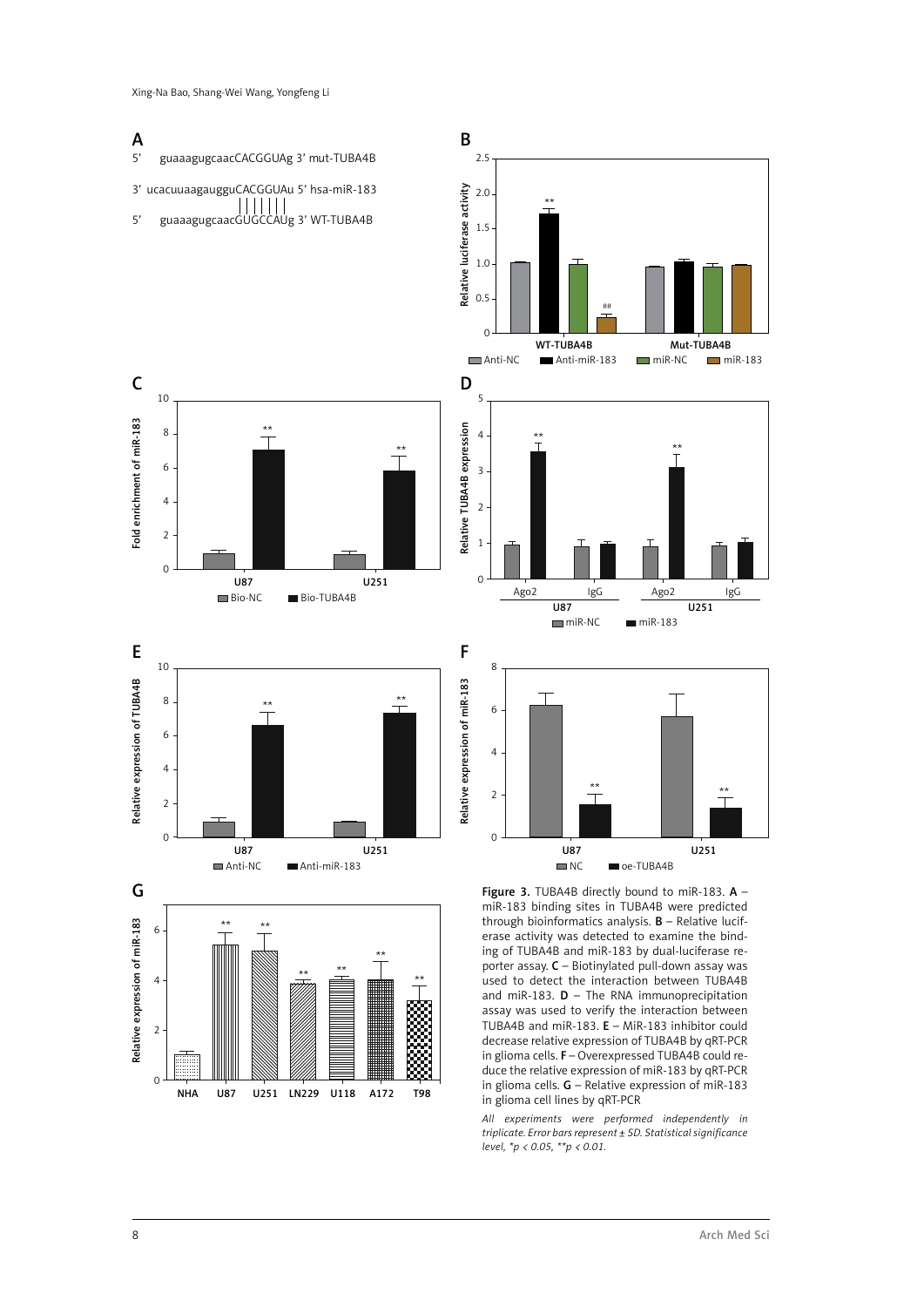

Figure 3. Cont. H – Relative expression of miR-183 in the paired glioma tissues and adjacent normal tissues from 116 patients by qRT-PCR. I – Pearson correlation analysis showed the significant negative relationship between miR-183 and TUBA4B expression in glioma tissues

*All experiments were performed independently in triplicate. Error bars represent ± SD. Statistical significance level, \*p < 0.05, \*\*p < 0.01.*

expressed glioma cells. QRT-PCR and western blotting analysis demonstrated that SMAD4 levels were particularly restored in TUBA4B-overexpressed glioma cells (Figures 5 A, B). Then we performed a series of biological functional assays to further clarify the role. The results showed that down-expression of SMAD4 counteracted the prohibitory effects of TUBA4B on the proliferation, colony formation, cell cycle, migration and invasion of glioma cells and the stimulatory effects on cell apoptosis in vitro (Figures 5 C–I).

#### Discussion

Recently, a variety of lncRNAs have been proved to possess governing capacity in tumor progression, signifying the critical role in the pathophysiology of multiple tumors. For instance, long non-coding RNA FOXF1 adjacent non-coding developmental regulatory RNA inhibits growth and chemotherapy resistance in non-small cell lung cancer [19]. LncRNA myocardial infarction-associated transcript promotes cell proliferation and inhibits cell apoptosis by targeting miR-330-5p in epithelial ovarian cancer cells [20]. Also, long non-coding RNA PCAT-1 promotes tumor progression by inhibiting miR-129-5p in human ovarian cancer [21]. Therefore, further examination of novel lncRNAs in the development and progression of glioma should be necessary and could furnish us with a better approach for glioma treatment.

TUBA4B was first identified through microarray in clinical non-small cell lung cancer samples by Wang *et al.*, showing that the abnormal expression of TUBA4B may play a crucial role in the tumorigenesis of lung cancer [22]. Then, Chen *et al.* reported that downregulated lncRNA TUBA4B inhibited cell viability in A549 and NCI-H1299 cell lines [16]. Next, Zhu *et al.* observed that TUBA4B was downregulated in ovarian cancer and enforced expression of lncRNA-TUBA4B could reduce the ovarian cancer proliferation through the suppression of ERK and PI3K/AKT signaling pathways [15]. In addition, Guo *et al.* showed that lncRNA TUBA4B sponged miR-214 and miR-216a/b to arrest gastric cancer growth and metastasis by inhibition of the PI3K/AKT signaling pathway [13]. Further, Liu *et al.* also demonstrated that TUBA4B was decreased in breast cancer and suppressed growth and migration of breast cancer via targeting miR-19 [14]. Consistently, our study first discovered the down-regulation of TUBA4B using bioinformatics website analysis, which was further validated in our clinical specimens. More importantly, overexpression of TUBA4B inhibited glioma cell viability, inhibited the cell cycle, promoted cell apoptosis and suppressed migration and invasion in glioma cells. Collectively, all the above suggested the tumor-suppressive role of TUBA4B in glioma.

The functional mechanisms for lncRNAs serving as competing endogenous RNAs (ceRNAs) for miRNAs have been explored in numerous reports [23]. In this study, we forecasted that miR-183 could act as a target of TUBA4B using an online bioinformatics algorithm, where the interplay between miR-183 and TUBA4B was confirmed by luciferase reporter assay, biotin-labeled pulldown assay and RNA immunoprecipitation assay. The dysregulation of miR-183 has been found in several cancers including colon cancer, pancreatic cancer, lung cancer, and glioma. In glioma, miR-183 commonly acted as an oncogene. For example, miR-183 promoted glioma cell growth and progression via downregulating the expression of NEFL [24]. MiR-183 negatively regulated the expression of IDH2 and upregulated the expression of VEGF and GLUT1 by inducing HIF-1 $\alpha$  expression to modulate the glioma cell proliferation and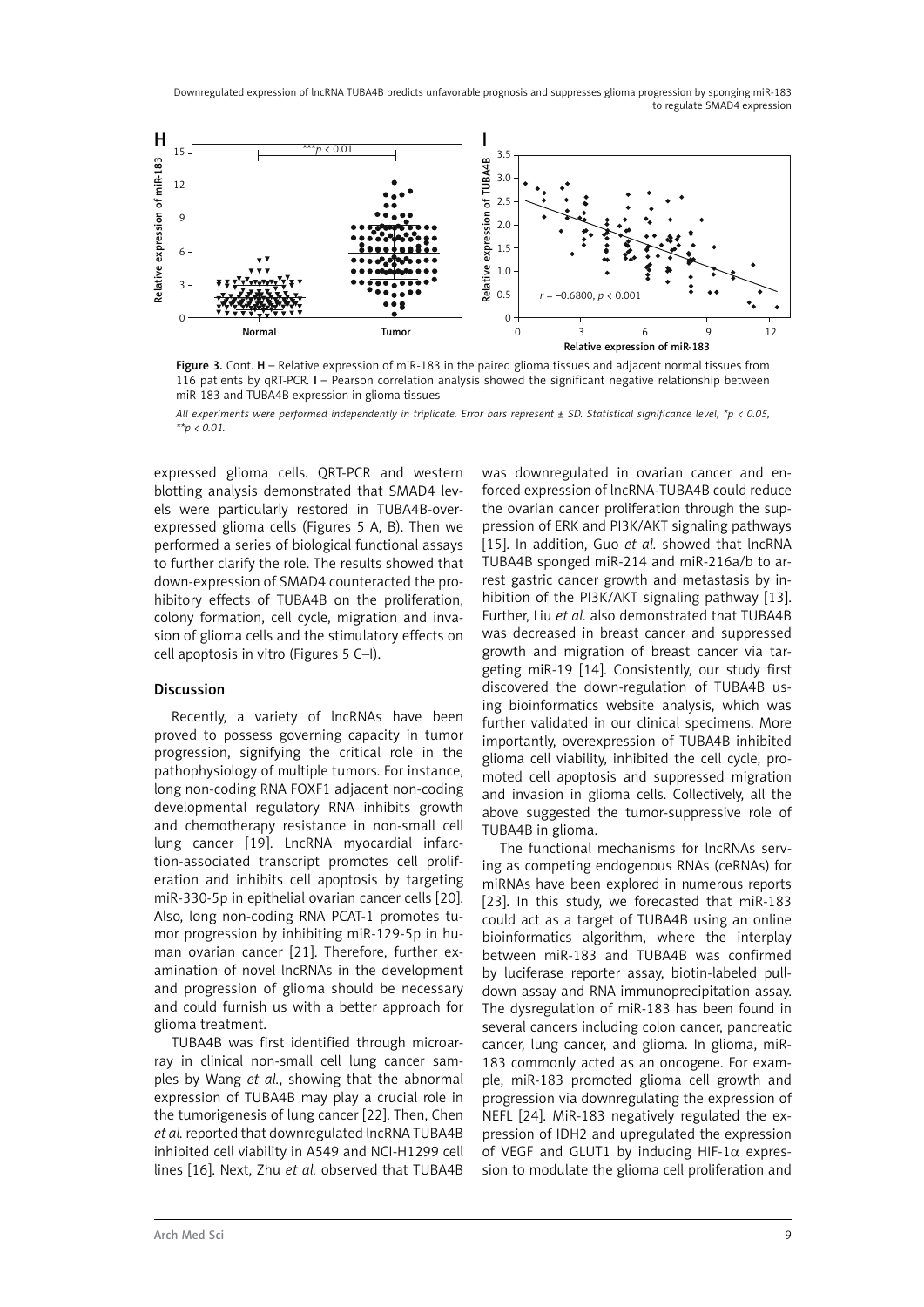

Figure 4. SMAD4 was regulated by miR-183 and TUBA4B. A - The 3'-UTR of SMAD4 contained the miR-183 binding site. B – The luciferase activity was determined by dual-luciferase report assay in HEK-293 cells transfected with the indicated vector. C – Biotinylated pull-down assay was used to confirm the interaction between miR-183 and SMAD4. D – The strong negative association between miR-183 and SMAD4 expression in glioma tissues by Pearson's correlation analysis. E – The strong positive relationship between TUBA4B and SMAD4 by Pearson's correlation analysis. F – Luciferase activity was measured in HEK-293 cells co-transfected with indicated vector. \*\**P* < 0.01, compared to NC. *##P* < 0.01, compared to oe-TUBA4B. **G** – Relative expression of SMAD4 mRNA was determined in glioma cells transfected with oe-TUBA4B or oe-TUBA4B + miR-183 by qRT-PCR. \*\**P* < 0.01 compared to miR-NC; #p< 0.05, compared to oe-TUBA4B. H - The protein level of SMAD4 was measured in glioma cells transfected with oe-TUBA4B or oe-TUBA4B + miR-183 by western blotting

*All experiments were performed independently in triplicate. Error bars represent ± SD. Statistical significance level, \*p < 0.05, \*\*p < 0.01.*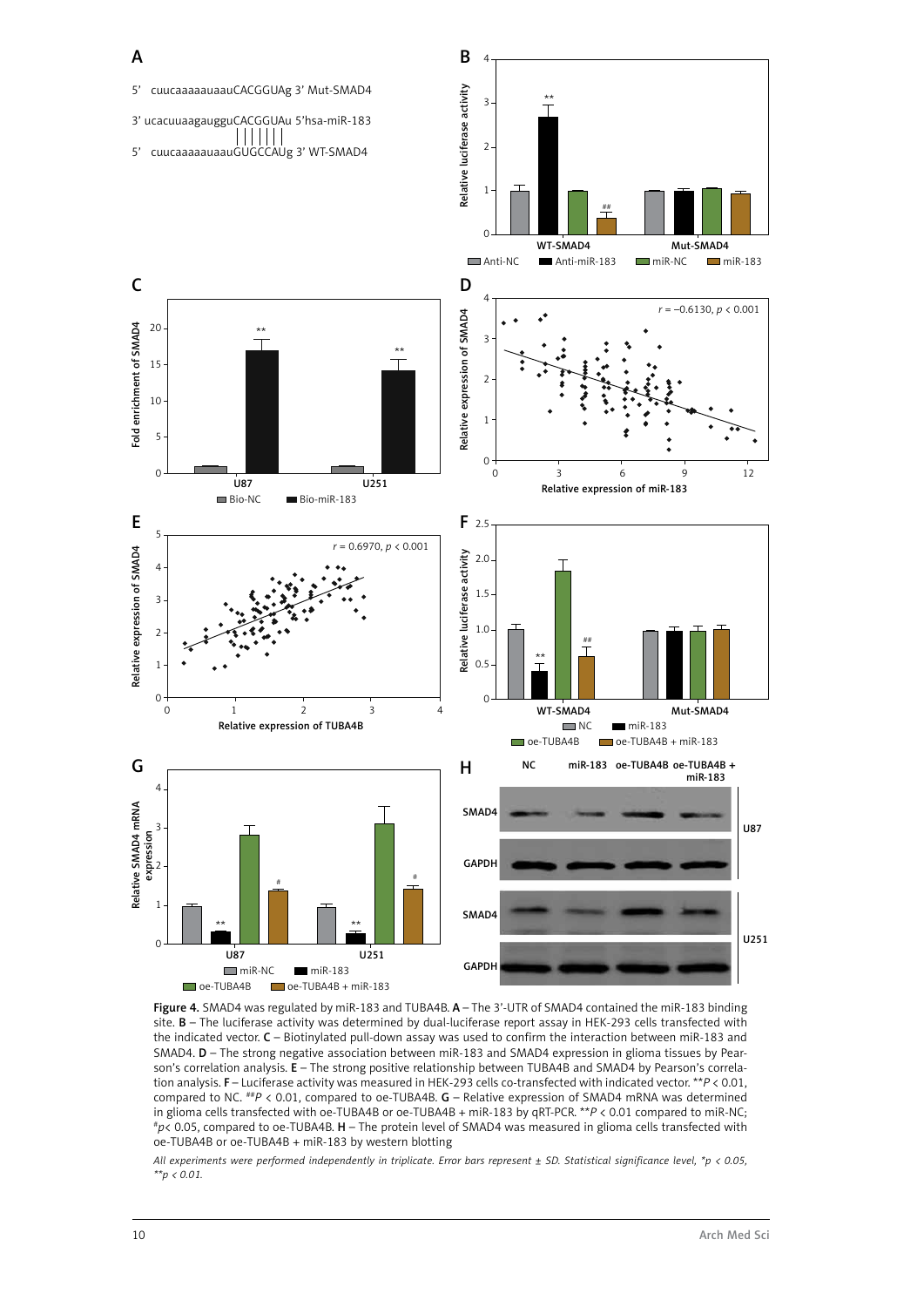

 $\overline{0}$ 

G0/G1 S G2/M G0/G1 S G2/M U87 U251 NC oe-TUBA4B oe-TUBA4B + siSMAD4

overexpressing glioma cells. F – Knockdown of SMAD4 partially inhibited the promotion of apoptosis in TUBA4B-overexpressing glioma cells. G – Knockdown of SMAD4 partially restrained the arrest of the cell cycle in TUBA4B-overexpressing

*All experiments were performed independently in triplicate. Error bars represent ± SD. Statistical significance level, \*p < 0.05, \*\*p < 0.01, compared with NC group; #p <* 

*0.05, ##p < 0.01, compared with oe-TUBA4B.*

glioma cells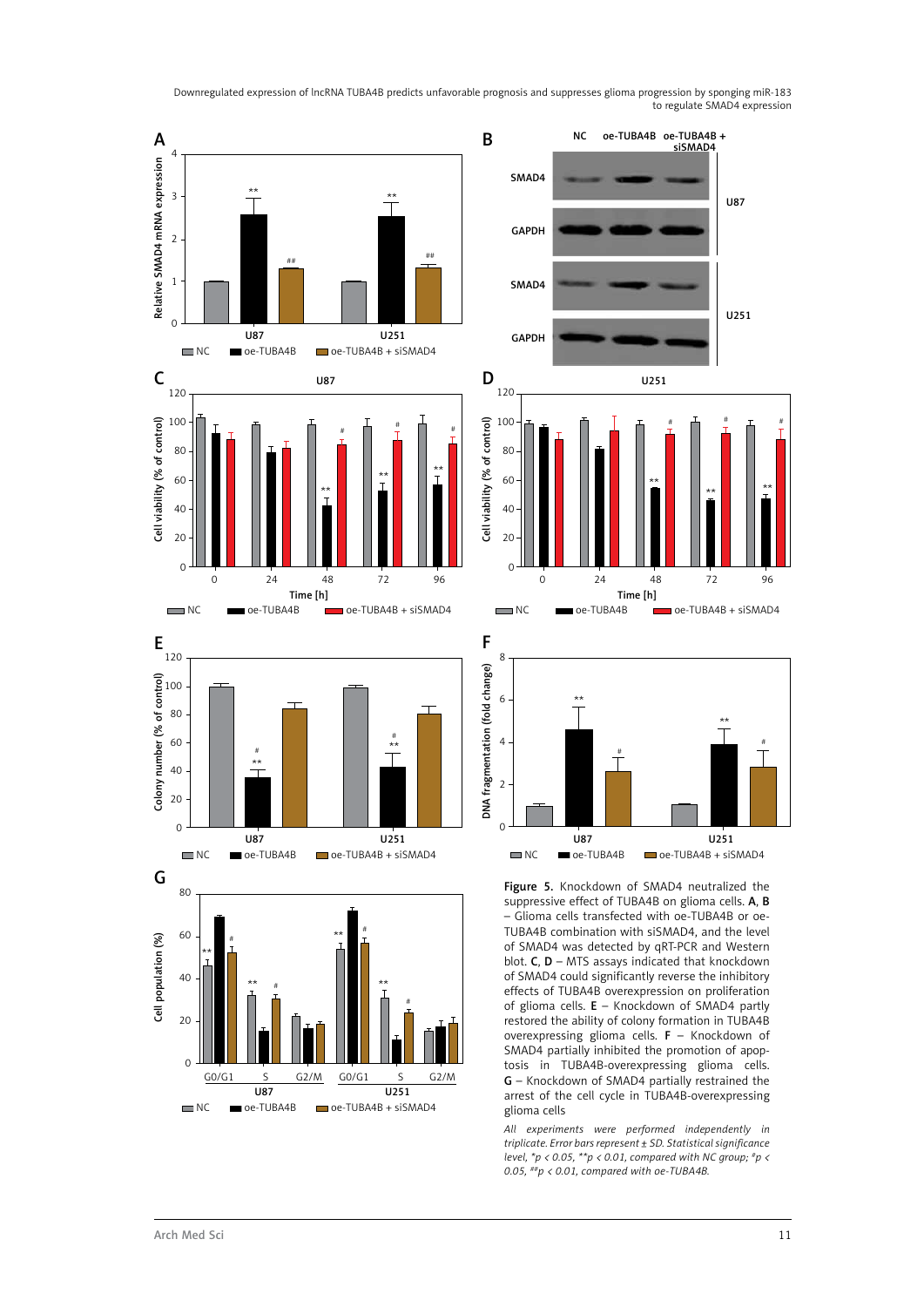

Figure 5. Cont. H, I – Knockdown of SMAD4 partially reversed the inhibitory effects of TUBA4B on migration and invasion of glioma cells

*All experiments were performed independently in triplicate. Error bars represent ± SD. Statistical significance level, \*p < 0.05, \*\*p < 0.01, compared with NC group; #p < 0.05, ##p < 0.01, compared with oe-TUBA4B.*

invasion [25]. MiR-183 promoted glioblastoma radio-resistance via down-regulating LRIG1 [26]. In this study, consistently, we identified that miR-183 was upregulated in glioma cells and tissues. In addition, we discovered that miR-183 was inversely regulated by TUBA4B. All in all, our data suggested that TUBA4B regulated glioma progression via sponging miR-183.

Furthermore, we identified SMAD4 as the downstream target of miR-183 by bioinformatics analysis, which was confirmed by luciferase reporter assay and biotin-labeled pull-down assay. More importantly, SMAD4 was inversely regulated by miR-183 in glioma. The role of SMAD4 has been deciphered in several types of cancers including glioma [27]. Our study showed that miR-183 targeted SMAD4 and suppressed its expression, whereas TUBA4B sponged miR-183 to promote SMAD4 expression in glioma cells. Moreover, our rescue experiments showed that inhibition of SMAD4 abrogated the suppressive effects of TUBA4B overexpression on the biological function of glioma cells. Consistently, miR-183 was up-regulated and SMAD4 was down-regulated in glioma tissues. Collectively, these results may indicate the involvement of miR-1833p/SMAD4 in the TUBA4B mediated effects.

In conclusion, the present study identified the down-regulation of TUBA4B in glioma tissues and cell lines, and the in vitro results implied that TUBA4B inhibited glioma progression via targeting the miR-183/SMAD4 axis. Our data suggested that the TUBA4B/miR-183/SMAD4 axis may be a promising therapeutic target for glioma treatment.

#### Conflict of interest

The authors declare no conflict of interest.

References

- 1. Siegel RL, Miller KD, Jemal A. Cancer statistics, 2019. CA Cancer J Clin 2019; 69: 7-34.
- 2. Chen W, Zheng R, Baade PD, et al. Cancer statistics in China, 2015. CA Cancer J Clin 2016; 66: 115-32.
- 3. Bush NA, Chang SM, Berger MS. Current and future strategies for treatment of glioma. Neurosurg Rev 2017;  $40:1-14$ .
- 4. Wahlestedt C. Targeting long non-coding RNA to therapeutically upregulate gene expression. Nat Rev Drug Discov 2013; 12: 433-46.
- 5. Hu X, Shen G, Lu X, Ding G, Shen L. Identification of key proteins and lncRNAs in hypertrophic cardiomyopathy by integrated network analysis. Arch Med Sci 2019; 15: 484-97.
- 6. Arun G, Diermeier SD, Spector DL. Therapeutic targeting of long non-coding RNAs in cancer. Trends Mol Med 2018; 24: 257-77.
- 7. Bhan A, Soleimani M, Mandal SS. Long noncoding RNA and cancer: a new paradigm. Cancer Res 2017; 77: 3965-81.
- 8. Han X, Xu Z, Tian G, et al. Suppression of the long non-coding RNA MALAT-1 impairs the growth and migration of human tongue squamous cell carcinoma SCC4 cells. Arch Med Sci 2019; 15: 992-1000.
- 9. Peng Z, Liu C, Wu M. New insights into long noncoding RNAs and their roles in glioma. Mol Cancer 2018;  $17:61.$
- 10. Luo Z, Pan J, Ding Y, Zhang YS, Zeng Y. The function and clinical relevance of lncRNA UBE2CP3-001 in human gliomas. Arch Med Sci 2018; 14: 1308-20.
- 11. Li C, Zheng H, Hou W, et al. Long non-coding RNA linc00645 promotes TGF-beta-induced epithelial-mesenchymal transition by regulating miR-205-3p-ZEB1 axis in glioma. Cell Death Dis 2019; 10: 717.
- 12. Dong ZQ, Guo ZY, Xie J. The lncRNA EGFR-AS1 is linked to migration, invasion and apoptosis in glioma cells by targeting miR-133b/RACK1. Biomed Pharmacother 2019; 118: 109292.
- 13. Guo J, Li Y, Duan H, Yuan L. LncRNA TUBA4B functions as a competitive endogenous RNA to inhibit gastric cancer progression by elevating PTEN via sponging miR-214 and miR-216a/b. Cancer Cell Int 2019; 19: 156.